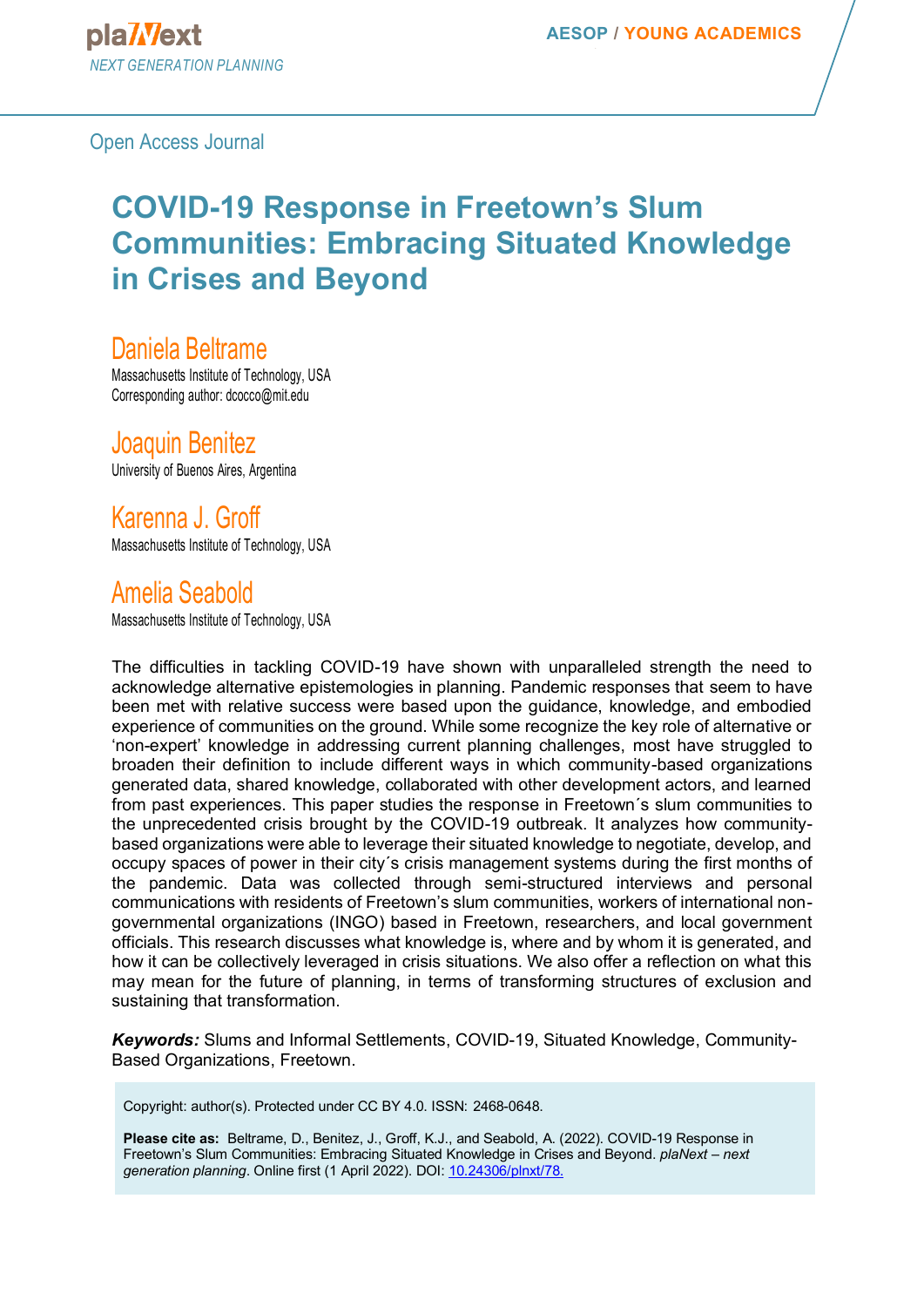#### **Introduction**

As the COVID-19 pandemic was declared by the World Health Organization (WHO), international institutions started to raise flags about the difficulties of prevention and containment in slums and informal settlements. Blanket measures widely recommended (e.g. social distancing, regular handwashing) were not viable in overcrowded communities with inadequate access to water and sanitation, among other issues. Specialized organizations, like the Special Rapporteur on the Right to Adequate Housing (OHCHR, 2020), Social Science in Humanitarian Action Platform (SSHAP, 2020), and Habitat International Coalition (HIC-AL, 2020) published specific guidelines for slums and informal settlements. Based on experience and knowledge from previous outbreaks, such as Ebola in Western Africa, some of the guidelines mentioned halting evictions, ensuring adequate access to water and sanitation, taking special precautions to protect those most vulnerable, and, perhaps most importantly, including slum communities<sup>1</sup> in assessing impact and planning responses.

This paper studies the contributions of community-based knowledge - knowledge based on slum dwelling communities' lived experience as marginalized populations - to face the unprecedented crisis brought by COVID-19. It discusses grassroots actions to adapt data collection strategies and other actions based on how communities were affected by both the pandemic and its response policies. We start by asking whether situated knowledge during initial stages of the pandemic contributed to creating space for organized communities in the city's governance structures and legitimized their position. We wanted to understand how this situated knowledge was utilized to bring forward communities' mobilization potential to contribute to an adequate response, and then reflect on what the answers to these questions tell us about crisis governance and the role of marginalized populations therein.

There is an expanding literature that shows that engaging and participating slum communities in health programs improves the effects of the interventions (Lilford et al., 2016; Corburn & Lee, 2016; Corburn et al., 2020; Wilkinson, 2020). Due to these communities' complexities, proper responses seem to be those with a co-production model where residents and medical personnel co-deliver, co-plan, and co-research, taking into account forms of local, non-western knowledge (Corburn & Lee, 2016; Lilford et al., 2016).

However, even when residents have systematically generated endogenous forms of knowledge through their embodied experience that depart from hegemonic "*loci* of enunciation" (Mignolo 2002), formal authorities still struggle to create space for their engagement in decision-making processes, oftentimes due to lack of capacity or low political interest (Cownwall, 2008). In the extreme uncertainty brought about by the COVID-19 pandemic, the inclusion of knowledge derived from residents of slum communities is not only advised, but deemed essential for a successful response (Corburn et al., 2020; Wilkinson, 2020).

To situate our discussion, we relied on a practical case: the first months of COVID-19 response in Freetown, Sierra Leone, and the work and experience of organized communities in five settlements.

<sup>1</sup> We acknowledge the problematic uses of "slum" as a lexicon for settlements and neighborhoods inhabited by the urban poor (Gilbert, 2007; Arabindoo, 2011; Hurchzemeier, 2014). However, for this article, we chose to refer to them as slum communities based on our partnership with local Freetown chapters of Shack/Slum Dwellers International (SDI), a global network of community-based organisations that are comfortable with this identity and reclaim to empower themselves (D'Cruz and Mitlin, 2007).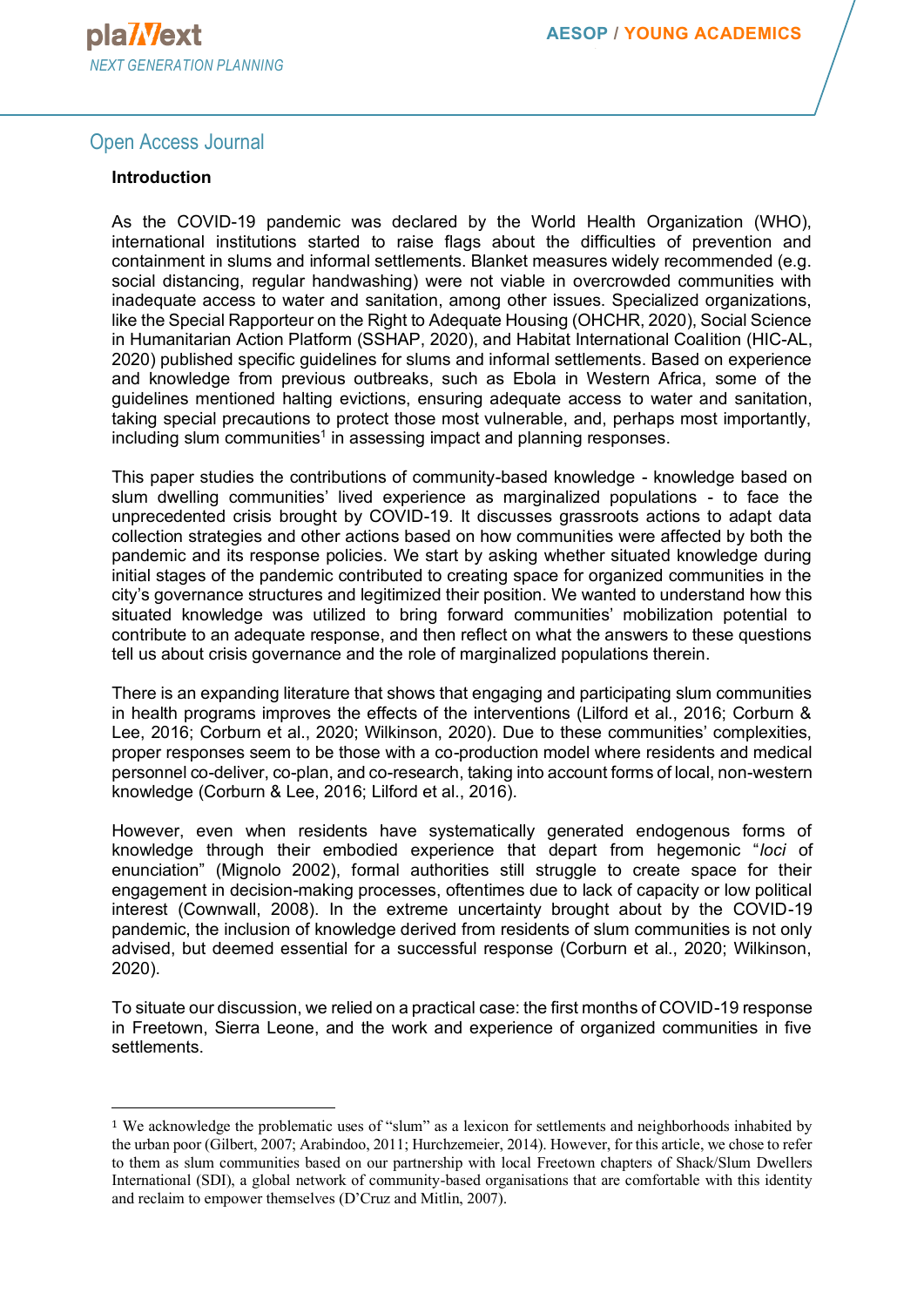With limited public health infrastructure and just one ventilator in the country for 7.5 million people, Sierra Leone opted to take early action in the COVID-19 outbreak. The first positive COVID-19 case in Sierra Leone was recorded on March 30, 2020, but the West African country was quarantining travelers with fevers or travelers coming from countries with COVID-19 cases as early as January, 2020. Influenced by the 2014-2016 Ebola outbreak, Sierra Leonean authorities knew that the governance of a pandemic required enhanced collaboration between a wide range of actors, including community-based organizations (CBOs). The COVID-19 response in Freetown's slum communities relied heavily on the collaboration of grassroots organizations with different governance structures, including the Community Disaster Management Committees (CDMCs), the Community Health Workers (CHWs), the Office of National Security (ONS), the Ministry of Health and Sanitation (MoHS), the Freetown City Council (FCC), and the local chapters of various international non-governmental organizations (INGOs). As we will explore, situated knowledge generated and shared by Freetown's organized slum communities had a central role in shaping the city's response to COVID-19. While we would have liked to have better reflected inherent complexities and diversity within communities and among them, the task was not without challenges, and remains an avenue for further research.

The analysis and arguments presented in this paper are based on data emerging from a combination of desk research and primary data collection conducted between April and August 2020. The latter included semi-structured interviews as well as informal communications with a total of 28 people, including residents and leaders of slum communities, local government representatives, officers of INGOs' local chapters, and members of research institutions, both in Sierra Leone and abroad.

However, we found that at the beginning of the pandemic, some of the most significant challenges, related to rampant misinformation and uncertainty, were closely linked with longestablished mistrust in the healthcare system and government authorities in general. Because of this, material responses, such as hand-washing stations or food and mask distribution were paired with behavior change messaging. Conscious of the high levels of mistrust, authorities followed approaches such as sensitization campaigns that were based upon the guidance, knowledge, embodied experience, and existing structures of communities on the ground.

Through grassroots experience, this research reflects on what knowledge is, where and by whom it is generated, and how it can be collectively leveraged in crisis situations. We hope to contribute to the discussion about the value of community participation in crisis response and beyond, to re-imagine governance models that transcend hegemonic structures of centralized planning and give way to alternative, more collaborative forms of decision-making. By highlighting the importance of organized communities in the governance structures of the COVID-19 pandemic, we hope our paper contributes to making the case for the continued inclusion of their situated knowledge in urban planning once the pandemic is over.

This paper is structured as follows: we begin by discussing the literature on situated knowledge, participation and African urbanisms that framed our research, and go on to describe our qualitative methodology. We then present our results in three sections. First, we describe the situated knowledge production and circulation among Freetown's CBOs before the pandemic hit the city. Second, we delve into the urban governance of the 2020 COVID-19 outbreak, describing participatory mechanisms, distribution of responsibilities, and policies deployed. Third, we analyze how the crisis affected the production of situated knowledge and how it was mobilized by CBOs to improve interventions. Finally, we will offer a concluding section with a more speculative set of closing remarks and questions for future research.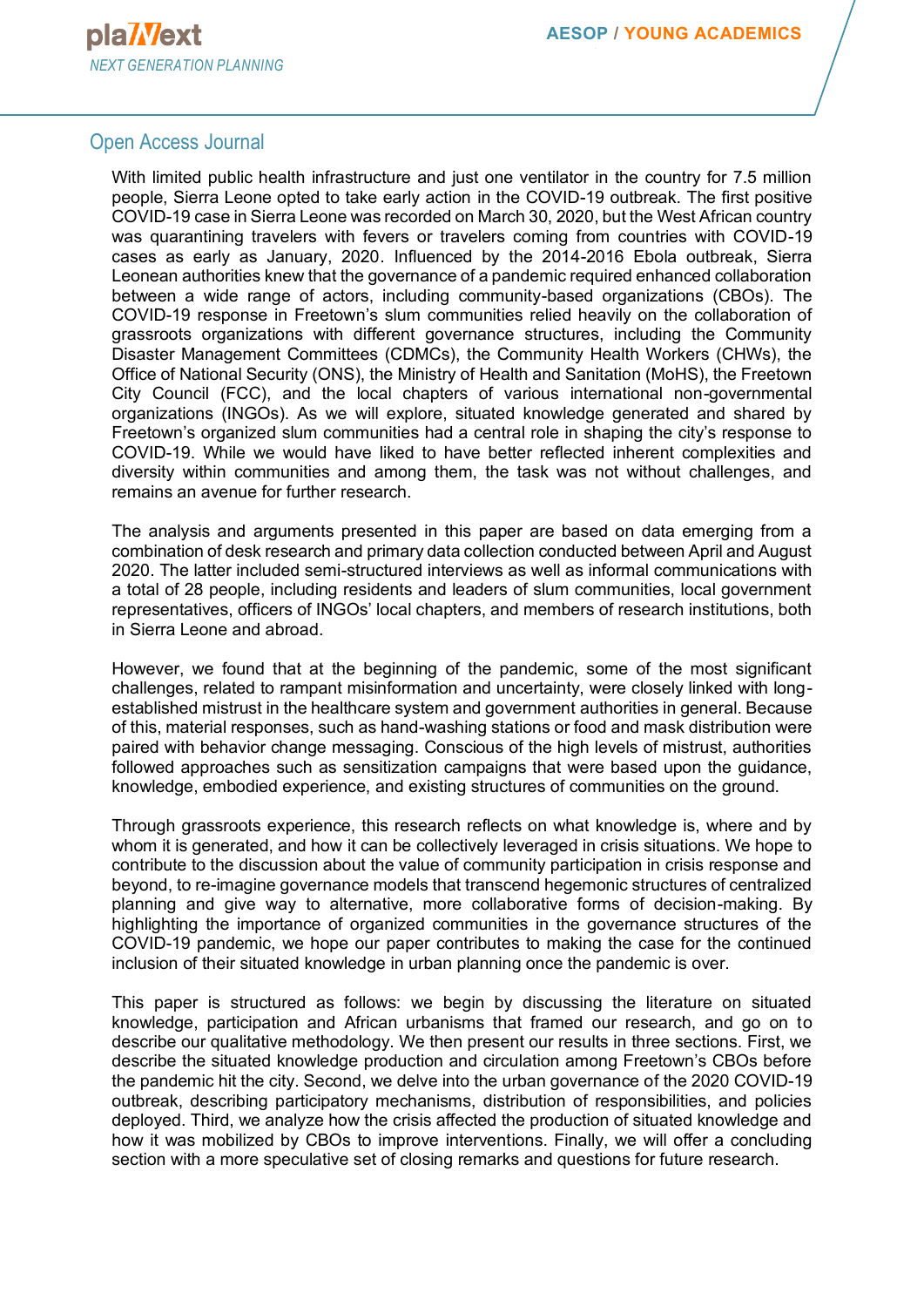#### **Situated Knowledge, Participation and African Urban Futures**

Among local actors we can find particular forms of situated knowledge: embodied, located, critical, and practiced modes of knowing, constructed by communities rather than isolated individuals (Haraway, 1988). This concept is part of a feminist epistemological project that seeks to transcend both relativism and totalism by recreating objectivity as a positioned rationality: this means a critique of the pretended universality of science but also of a relativism, which can be equally universalising by pretending to speak from everywhere and nowhere. In this perspective, objective scientific knowledge is only possible when partiality, position, location and situation are taken into account to ground knowledge, both in political and epistemological terms. Here objects of knowledge are not passive and inert things, but rather actors and agents. The situationality of this knowledge comes from circumstances that call for action, but within certain constraints that have to be taken into account, particularly in planning and participation (Leino & Peltomaa, 2012). These include conventions, commitments, objects, beliefs, procedures or rules. It's 'the interplay of these ways of being situated [that] combines in each of us and produces a unique and dynamic locus of situated knowledge that moves and shifts according to multiple inputs' (Ibid.: 161). These located forms of knowing imply a geo-politics of knowledge crucial to any decolonial project that seeks to reaffirm an alternative form of modernity from the Global South, and denounce the eurocentered epistemologies of universal knowledge as if the knowing subjects were universal too (Mignolo, 2009).

One of the most criticized elements of western planning is its use of tokenism and empty rituals to deny constituents the power to affect policy outcomes, hollowing out its own participatory aspirations (Arnstein, 1969). Certain political uses of 'the local' tend to disempower grassroot communities as a result of the competition among various social, economic, and political actors (e.g. social movements, state institutions, NGOs, international agencies). Particularly problematic is a tendency to romanticize local context and their participants in a way that downplays vernacular inequalities and power relations, as well as the weight of national economic and political forces (Mohan & Stokke, 2000). Attempts have been made to create normative frameworks to judge participation on the level of community engagement and power devolution, paying attention to who, how, and where participation occurs (Cornwall, 2008).

However, some of the criticism of participatory mechanism that points to de-politicization of development fails to acknowledge that, like any configuration of power and knowledge, it also produces spaces and moments of resistance (Williams, 2004). As many people and CBOs engage in these participatory mechanisms, they do so in ways 'highly contested: in form, content, limit, extent, politics, and ideology, and unequivocally in practice in their implementation' (Oldfield, 2008: 487). Who leads the process, participatory design, and how, when and where local agents are engaged, are not minor details, as they set the power dynamics, the rules of the game and whose premises guide the participation (Miraftab, 2003). However, 'much depends on how people take up and make use of what is on offer, as well as on supportive processes that can help build capacity, nurture voice and enable people to empower themselves' (Cornwall, 2008: 275).

Classic planning and development theory written in the global North tends to frame Sub-Saharan African urban slums and informality as a failure, a nuisance that needs to be overcome by governance, infrastructure building, formalization, and connecting economies with global flows of capital, disregarding local urban histories (Watson, 2003; Simone, 2014; Eskemosen Andersen, Jenkins & Nielsen, 2015). However, African urban studies have reframed this issue as a question of alternative forms of modernity not necessarily bound by the western rationality and experience (Harrison, 2006). This project implies taking the African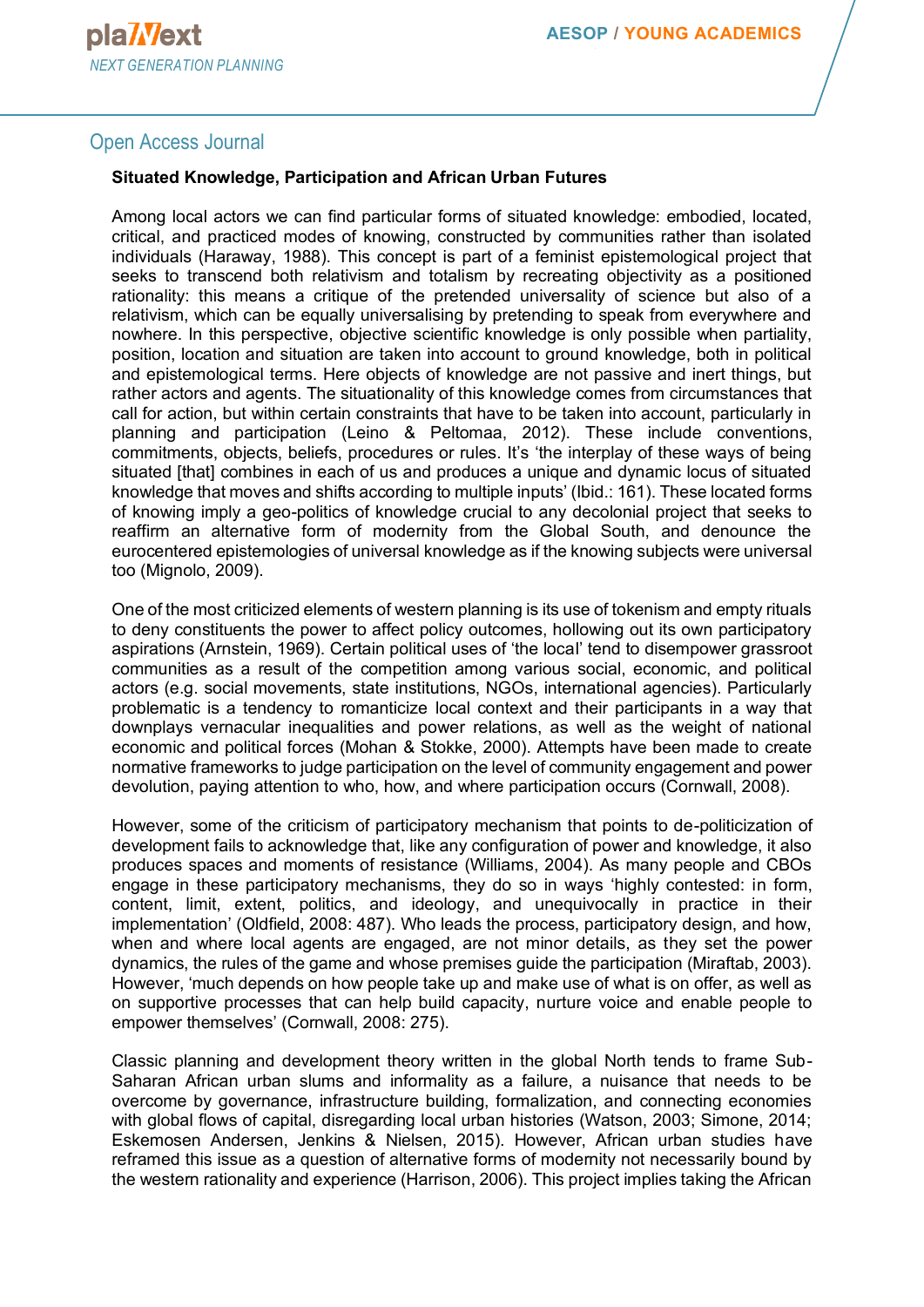

cityness seriously, recovering the daily ordinary life of urban Africa and the multiple ways in which its inhabitants deal with their everyday challenges (Pieterse, 2010, 2011), by understanding how cities are places of entrepreneurship, collaboration, and kinship among marginalized urban residents that 'have demonstrated a remarkable inventiveness in making cities something that—despite the prevailing conditions and odds—might be something that could work for them' (Simone, 2014: 42). Moreover, these practices create forms of insurgent planning: counter-hegemonic, transgressive and imaginative ways in which the disenfranchised (women, immigrants, the poor, and stigmatized populations) build and develop their own houses and infrastructures, challenging neoliberal forms of urban governance (Miraftab, 2009; Holston, 2008). In other words, these marginalized parts of cities and practices are loci of situated knowledge necessary to actually understand how the African city is lived and experienced by its dwellers and challenge the classic western development theory with its overarching statistics, its top-down approach, and its stress on participatory planning.

#### **Methods**

The analysis and arguments presented in this paper are based on data emerging from a combination of desk research, as well as semi-structured interviews with development actors on the ground, and personal communications with members of research institutions, in Sierra Leone and abroad. Desk research for this project included a review of academic papers, reports, news articles, and public information shared through official websites and social media, among other resources about the COVID-19 response in Freetown. When selecting the materials to work with at this stage, we considered documents produced and shared by a network of local and international actors with years of engagement with Freetown's slum communities. The aim of this initial stage of desk research was to gain a grasp of the situation on the ground prior to engaging with local partners, and as input for primary data collection design. Our focus was on identifying emerging themes in academic and grey literature that highlighted the COVID-19 response in slum settlements across the global South, specifically in Freetown.

We wanted to understand how development organizations aided in the response to COVID-19, their opinion on the success of the response, and factors that influenced their actions. To do this, we selected methods for primary data collection with local partners to fit contextual conditions and data needs. Methods for primary data collection included semi-structured interviews as well as informal communications with residents of slum settlements, local government representatives, officers of INGOs' local chapters, and members of research institutions. Because of the pandemic, most of these interviews were conducted remotely, especially at times when settlements were closed off by authorities due to COVID-19 outbreaks. At times when our partners were able to safely meet slum dwellers in-person for interviews, they did so.

We carried out 16 semi-structured interviews, either individually or in small groups, to a total of 23 people in the above mentioned groups, that either had distinctive knowledge about or took part in Freetown's COVID-19 response in some capacity. Primary data collection was conducted between April and August 2020. Respondents of semi-structured interviews were categorized by residents of slum communities and non-residents, and the questionnaires were tailored by category. Non-resident interviews and all other communications were conducted through the *Zoom* and *WhatsApp* platforms, and resident interviews were conducted in person by trained local residents. For the resident interviews, we partnered with two of Freetown's CBOs: first, the Federation of the Urban and Rural Poor (FEDURP), with its professional support organization, the Centre of Dialogue on Human Settlements and Poverty Alleviation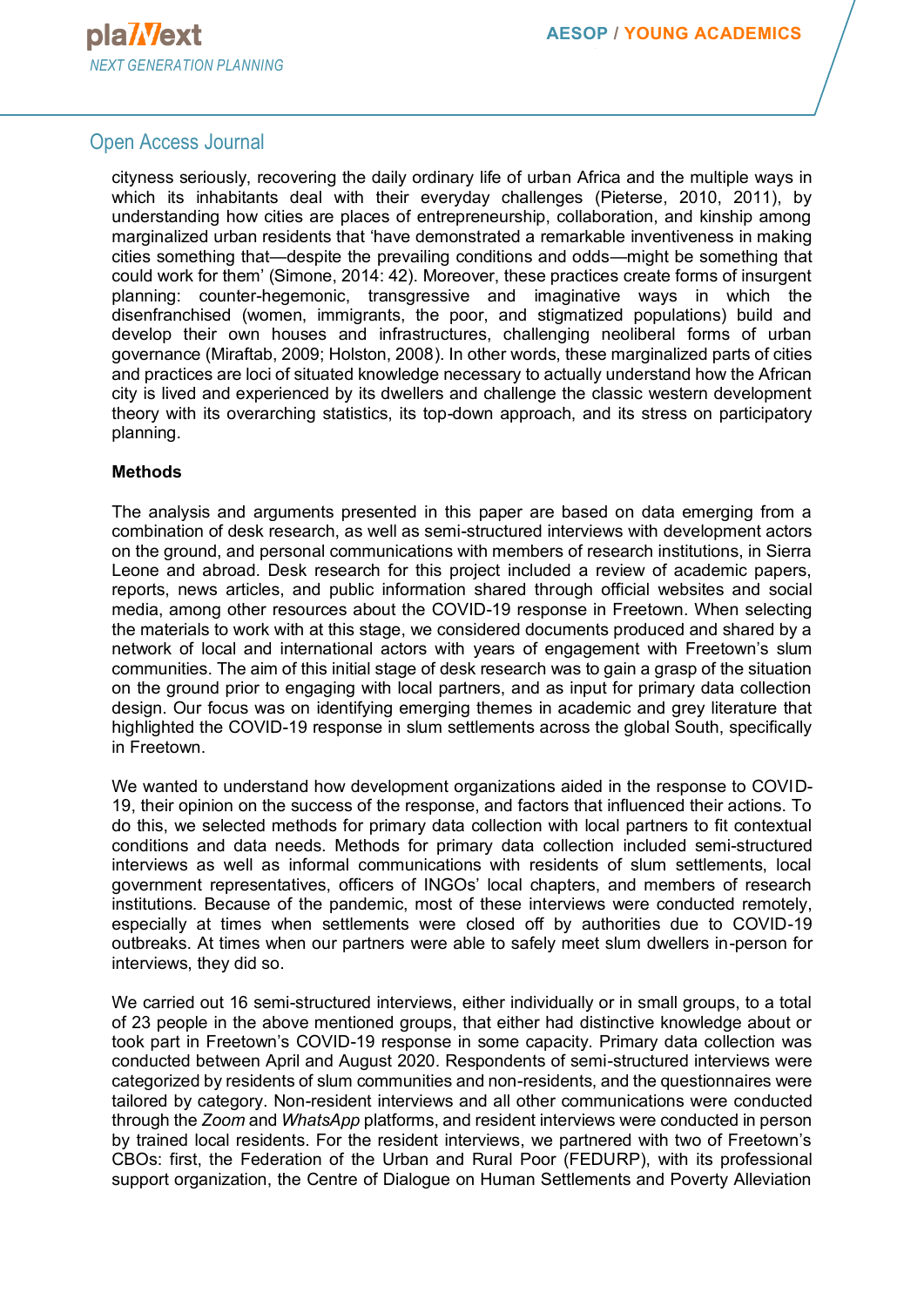(CODOHSAPA), and second, Foundation for the future Sierra Leone (FFF-SL).

FEDURP is the Sierra Leone affiliate of Slum Dwellers International (SDI). Much has been written about SDI as a network of the urban poor. Some of the most cited publications concentrate on horizontal learning exchanges (Patel & Mitlin, 2002), co-production strategies (Mitlin 2008), savings practices (Bolnick, 2016), and housing provision (Bolnick & Bradlow 2010). The Sierra Leone Federation reportedly reaches over 7,000 slum dwellers organized in networked savings groups at the settlement, city, and national levels. For their role in disaster risk reduction and community health, they are also organized in CDMCs across Freetown's settlements, and work closely with CHWs, sometimes with overlapping roles. The second CBO we partnered with, Foundation for the future Sierra Leone (FFF-SL) is an educational syndicate, non-profit, community-led organization in Cockle Bay, Freetown. Its mission is to work with vulnerable and underprivileged children and young people, especially girls, so that they can complete their school curriculums.

Our team was able to develop these situated partnerships due to one of our team member's prior engagement with Freetown's urban slum settlements (through work experience with a Consortium of INGOs, local government, and grassroots organizations developing a slum upgrading strategy for two of Freetown's settlements). These two organizations were key to our research. We engaged with members to articulate and tailor our questions, select the settlements and populations we would work with, decide on methodology, develop tools, and conduct research on the ground.





Source: Prepared by the authors

Together, we decided that semi-structured interviews would be the best suited data collection tool for this moment and context. We preferred interviews to focus groups because the COVID-19 situation made it inconvenient, and irresponsible, to propose any type of gathering of more than 2 or 3 people. The selection of semi-structured questionnaires over a more open in-depth option responded to the informed position of our partners, which gave us an initial grasp of the situation on the ground prior to conducting the interviews. We then created and tailored the interview questionnaire with them. The entire data collection team was careful to include locally pertinent topic guides and open-ended questions, and to create a questionnaire structure that allowed for flexibility.

As regards sampling, we agreed on including a diverse set of participants in terms of age and gender, and selected five settlements to work with. The selection of the settlements responded to the will of the FEDURP to study both hill-side and sea-side locations, to include geographical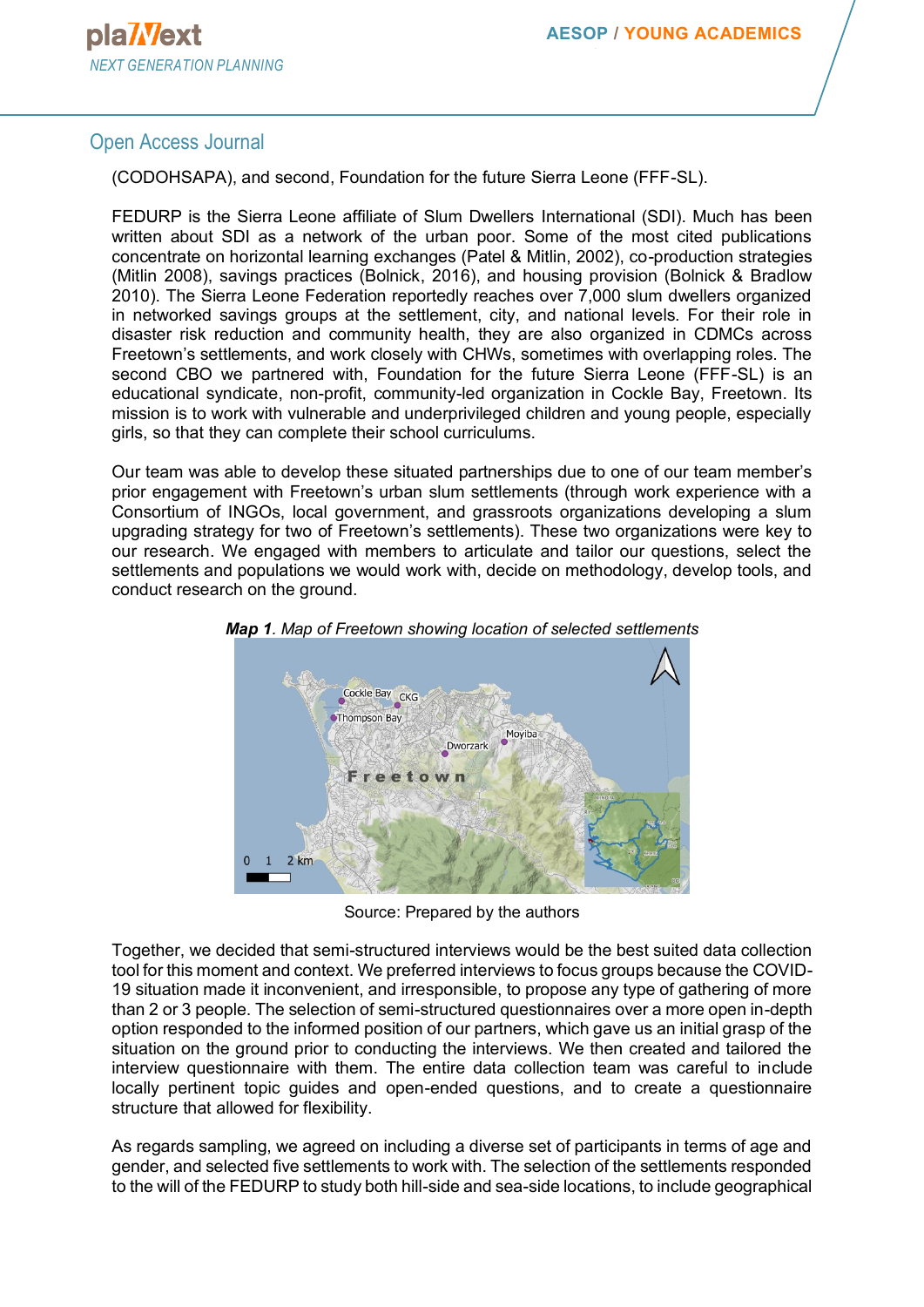diversity, and to include both a site with a high number of COVID-19 cases and one with no cases, to understand the extent of other hardships. While we have tried to address the inherent complexities within communities and among them and pursue in-depth elaboration on "the community" role to allow for a more detailed representation of them, this task has proven challenging within the context of the pandemic.

| <b>Settlement</b><br>name                                     | <b>Population</b> | <b>Location</b>                                                                                            |
|---------------------------------------------------------------|-------------------|------------------------------------------------------------------------------------------------------------|
| <b>CKG</b><br>(Krab<br>Town, Kolleh<br>Grey<br>Town,<br>Bush) | > 2,000           | By the Atlantic ocean and the<br>Congo River, on a central<br>part of Freetown, close to<br>dumpsite       |
| Cockle Bay                                                    | $\sim$ 20,000     | Seaside settlement along the<br>Aberdeen Creek                                                             |
| <b>Dworzark</b>                                               | ~18,500           | Hillside community located 5<br>km away from Freetown city<br>centre, on the Peninsula<br><b>Mountains</b> |
| Moyiba                                                        | $~1$ -37,000      | Hillside<br>stone-mining<br>community located on the<br>East side of the city                              |
| Thompson Bay                                                  | $~1$ 6,000        | Dense and relatively small<br>settlement, located by the<br>sea, on the western side of<br>Freetown        |

| <b>Table 1.</b> Selected settlements in Freetown |
|--------------------------------------------------|
|--------------------------------------------------|

Source: Prepared by the authors from SDI (2017), UCL (2018), SLURC (2020), and FEDURP/CODOHSAPA (2020)

Trained community members carried out a total of seven resident interviews in these five settlements during July and August 2020. Interviews were conducted in the language interviewers deemed more appropriate for each interviewee, namely Krio or English.

With regard to non-resident interviews, we included representatives from the local chapters of Catholic Relief Services, CARE International, and GOAL as well as local government officials from the Mayor's Delivery Unit, and members of the MIT Governance Lab (MIT GOV/LAB) team that collaborated with the Institute for Governance Reform and the Government of Sierra Leone to implement a rapid survey to inform country-wide COVID-19 response policies. We asked how their organizations aided in the response to the pandemic, their opinion on the success of the response, and factors that influenced the response.

We also had a series of informal communications with five people mainly from researchoriented organizations with experience and knowledge about Freetown, located both in Sierra Leone and abroad. These conversations responded to the fact that some of the people we wanted to interview were not necessarily available for a formal session on account of them being busy with the urgency of the COVID-19 response. On a couple of occasions we also used these spaces to informally corroborate pieces of official information and follow-up on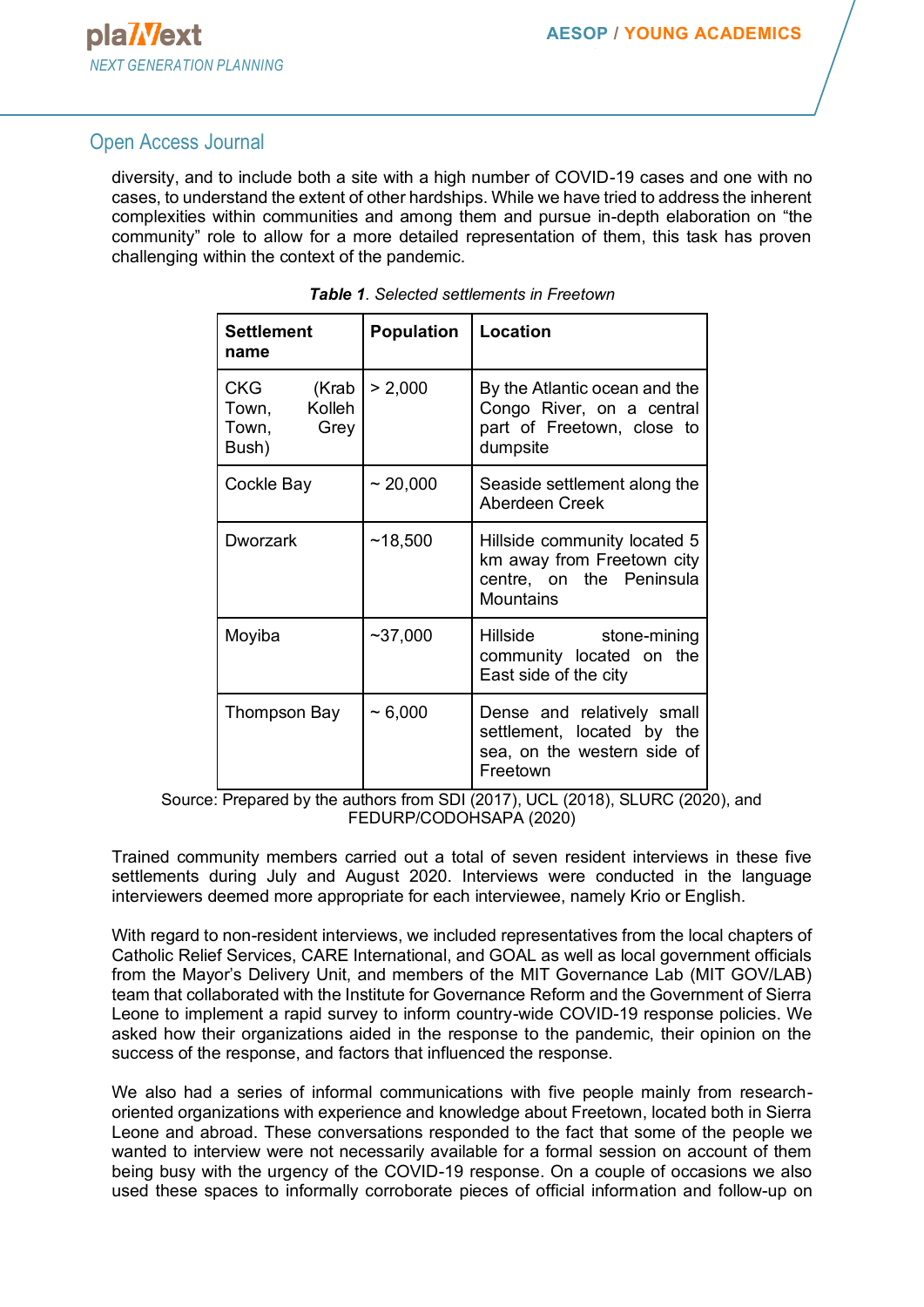leads.

All data was processed using qualitative analysis software which allowed us to categorize responses into emerging topics, some of which had been identified from desk research or previously discussed with partners. This categorization served as the starting point to recognize emerging issues, locate commonalities, pinpoint discrepancies, and establish connections that we analyze in the following sections.

While we have engaged with a variety of actors in each urban setting, it is important to acknowledge that the diversity in perspectives by far exceeds those included in this paper. Situations in these settings present heterogeneity in the form of varied lived experiences and perspectives. Our choice of settlements and interviewees relied heavily on partner access, and we acknowledge we were only able to reach a small subset of the population.

#### **Communities count: producing and mobilizing knowledge**

Any form of collective action is made up of a dense network of interpersonal relations, where not only material and information exchanges occur, but also the transmission of symbols and meaning (Diani, 2013; SDI, 2020). All across SSA, networks of residents of slums, including historically marginalized, self-constructed settlements, usually stand together as organized communities and as part of larger social movements. Their action and advocacy continuously shape both the built environment and the policy landscape around them. Even with restricted access to resources and power, they put forward alternative forms of inhabiting the city and often "inadvertently or with full awareness, they contest the status quo of private individual property, land tenure and inheritance, sustainability concerns and even the very notion of 'Enlightenment Age'-old social contract." (Beltrame, 2020: 36) The way these movements define their reality, socially producing their habitat guided by their values, has been and will continue to be critical to cities everywhere.

In Sierra Leone, Freetown houses 15% of the country's population and is home to 72 slum communities, built by their inhabitants on the hillside and seaside, near dumpsites and other precarious places, usually with no secure land tenure (CODOHSAPA/FEDURP 2020). Although highly heterogeneous, they are often spatially, socially and economically marginalized from the rest of the city, and frequently more vulnerable to environmental risks (Lynch, Nel & Binns, 2020). However, they are also sites of resilience, solidarity and ingenuity (SDI, 2020; Simone, 2014).

In our research, we focus on the Sierra Leone affiliate of Slum Dwellers International (SDI), FEDURP/CODOHSAPA, to consider how their principles and practice, particularly those about situated knowledge production and dissemination, contribute to shaping policy and practice around them. A core element within SDI network are its practices for change, a "creative repertoire of rituals and performances [that] creates the sort of feedback loop between general principles and specific goals which is at the heart of all active social change" (Appardurai 2004 in Patel & Bartlett 2009: 7). Two of these practices are particularly relevant for our research:

- 1. *Community-led data collection:* Diagnostic and planning activities, performed with the purpose of building the political leverage that emanates from self-knowledge, including enumerations, household-level socio-economic surveys, focus groups to define problems and set priorities, mapping exercises, and settlement profiles, among others.
- 2. *Horizontal learning exchanges:* Primary learning strategy across the network, performed community-to-community to share local knowledge and expertise. These take the form of meetings and encounters at the local, national and regional hub levels,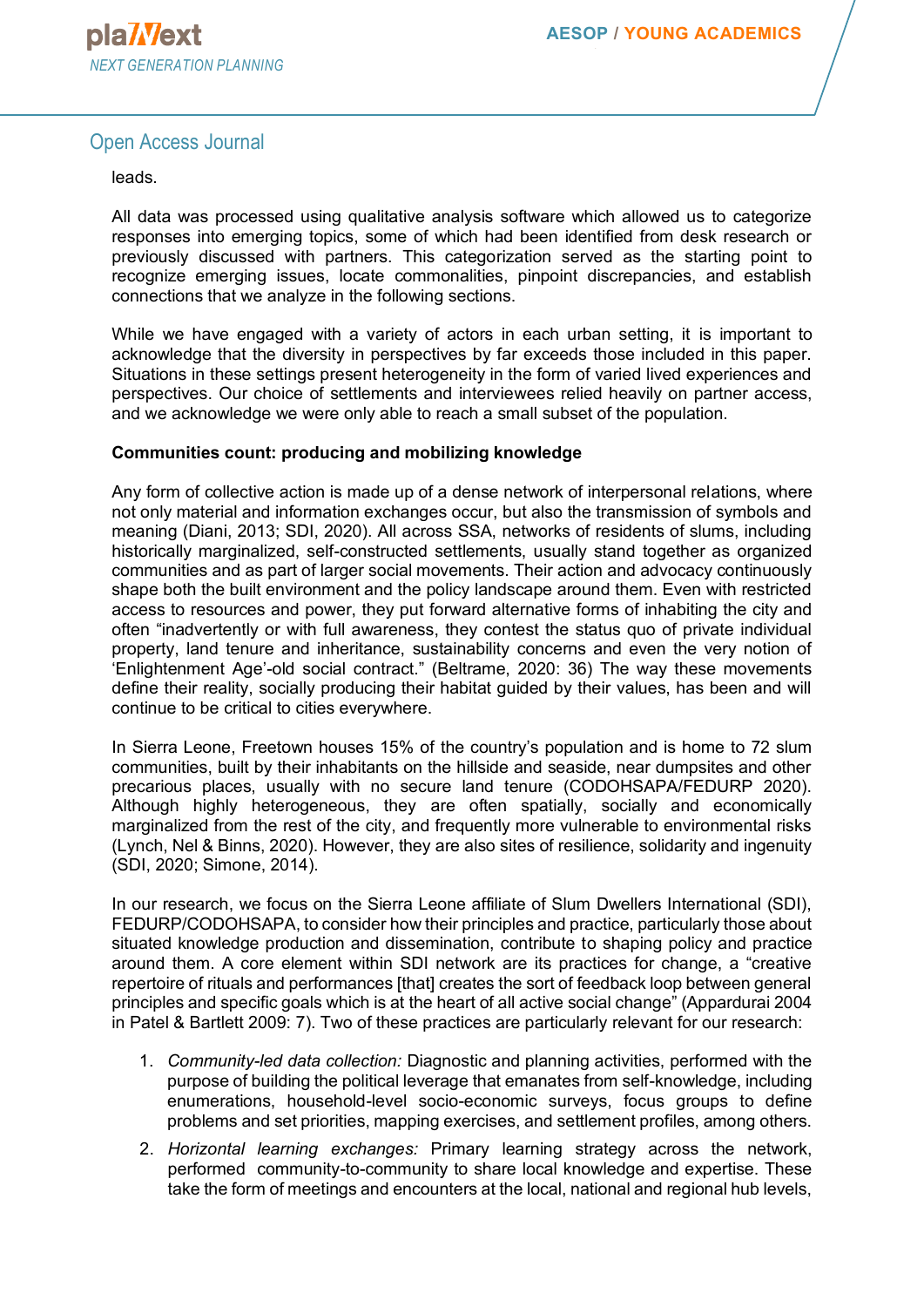and act as a vehicle for the spread of ideas and strengthening of the network.

FEDURP/CODOHSAPA uses strategies such as daily savings, peer-to-peer exchanges, community profiling, enumeration, and mapping to organize a critical mass of poor localities "enabling [them] to engage with local and state authorities as partners in development rather than beneficiaries, and shift development priorities to be more inclusive and pro-poor and ultimately more resilient and sustainable" (FEDURP/CODOHSAPA, n/d). This critical mass provides a platform and opportunity for the poor to change their own lives and shape their contexts. Before the COVID-19 pandemic, these actions were mainly conducted through inperson meetings or exercises.

In the extreme uncertainty brought about by the COVID-19 pandemic, slum communities have been essential to the response, contributing their situated - sometimes referred to as 'nonexpert' - knowledge, which seems to have enhanced their participation in their city's crisis governance mechanisms in emergency and disaster response.

#### *(Not so) new governance mechanisms*

In the early days of the pandemic, the central government coordinated the response by setting up response teams at the national level (National COVID-19 Emergency Response Center, NaCOVERC) and district level (District COVID-19 Emergency Response Center, DiCOVERC). DiCOVERC included many representatives from FCC as the regional governing body. In the words of a CKG community leader, Bob Jones:

'It was like a speedy reaction by the government to even close down the border, that was one of the good measures that the government put in place. At the community level, NaCOVERC has the responsibility to respond to [COVID-19 related] things, so what we used to do is get the information about the basic needs of the people and give the information to them…'

NaCOVERC and DiCOVERC teams consisted of representatives of INGOs as well as members of government such as from the Ministry of Health. Coordinators were appointed by the Ministry of Planning for each district, usually from INGOs, a role that Catholic Relief Services played in Freetown's district. Early on in the pandemic these teams were meeting daily (later on they would meet on a weekly basis) to coordinate relief efforts and delegate actions to each member based on their strengths, knowledge, and capacity. This coordination was key to reduce duplication of efforts.

These participatory governance structures were inspired by learnings from the 2014-2016 Ebola Virus Disease (EVD) outbreak in West Africa, when the government launched the Community Lead Ebola Action (CLEA) campaign with the goal of mobilizing communities in the response with participatory methods (Bedson *et al.*, 2020). Many of the actions taken in response to COVID-19 were originally part of this campaign, such as mobilizing and engaging community activists, religious leaders, and local radio stations, both for communication efforts and monitoring the situation. The government also deployed Community Care Centers (CCC) as temporal facilities embedded in the community (half of the staff was recruited locally) to triage suspected cases, provide centers for isolating of infected people, and add extra beds in case of health systems collapse (Michael-Strasser et al*.*, 2015). During the Ebola crisis, INGOs and government teams alike learned about the importance of leveraging communities to design robust interventions (Oxfam, 2015): early response efforts were resisted by locals because their traditions and concerns were disregarded as part of the problem. The authorities were unable to understand the negative reactions of locals to hazmat-covered disinfectantspraying strangers or the burial of the dead without proper health protocols. It was only when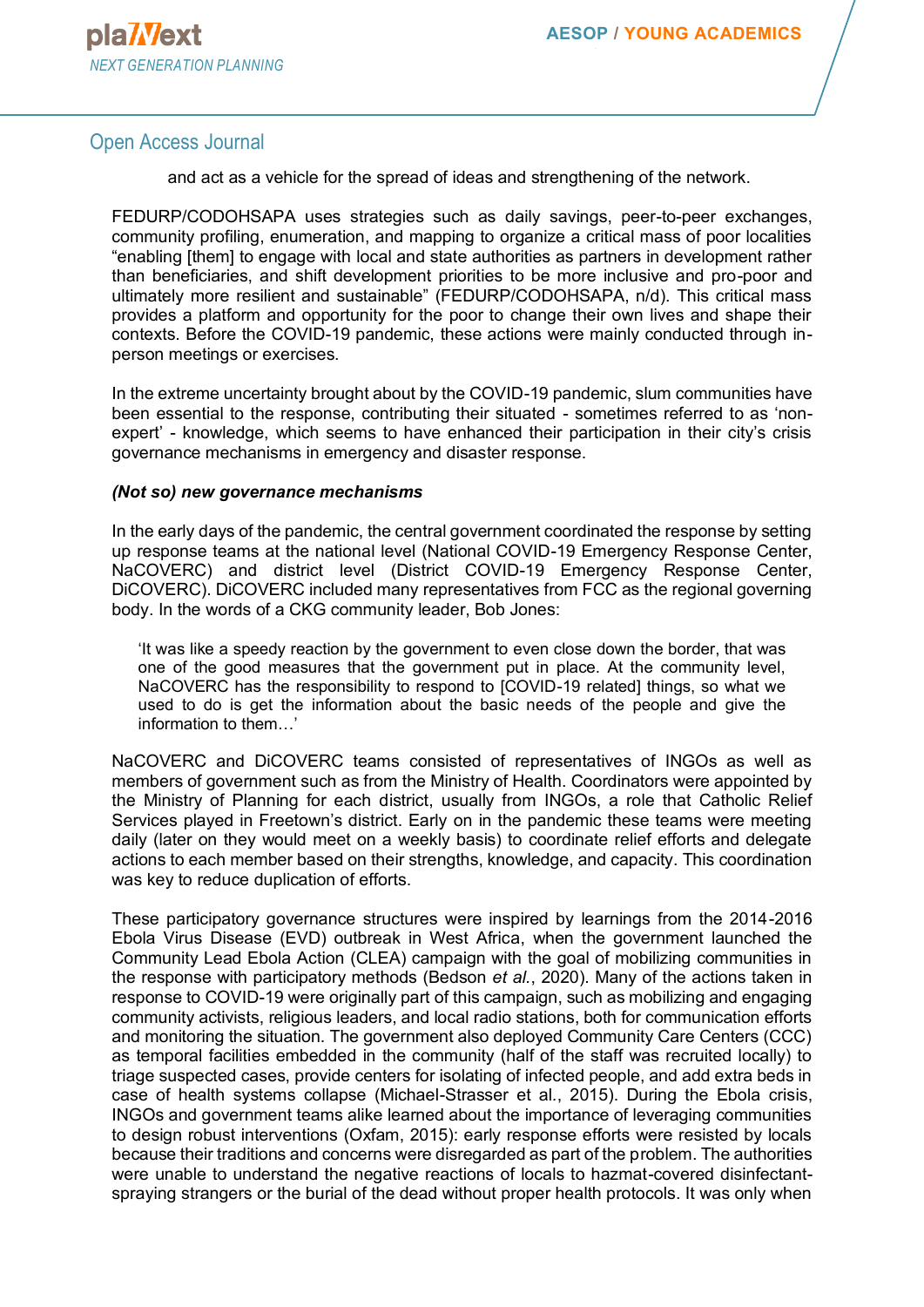local experience, values, and traditions were understood and multiple actors were engaged at the village, ward, and chiefdom level that response tactics changed for the better (Wilkinson, Parker, Matineau & Leach, 2017).

NaCOVERC and DiCOVERCs deployed several policies geared towards prevention and containment. Some forms of preventive behavior learned from the EVD outbreak, such as hand washing and social distancing, were easy to re-introduce during the COVID-19 outbreak. However, mask wearing had a much slower uptake, and public health guidelines such as frequent hand washing, social distancing, and staying-at-home were also difficult, if not impossible, to implement in slums. As a result, solutions to improve housing conditions in slums and informal settlements received a sort of re-legitimizing push. Given the emergency situation, hotel rooms and sports facilities were used for the public good to deploy mobile health services to those in need. Specifically, many overcrowded slum dwellers were moved to international hotels and guest houses to safely isolate themselves from relatives. Additionally, forced eviction and slum clearance was thought of as a non-option, as it would raise the risk of viral transmission throughout the city. Those among our interviewees who reside in slums and informal settlements reported that they did not receive threats nor hear of any evictions occurring during the rainy season, when they typically take place.

The economic downturn and the overarching uncertainty regarding the outcome of the pandemic necessitated aid by the local government and INGOs, which was critical in helping residents survive during the lockdown and quarantine periods. Emergency cash transfer programs were the major source of economic relief. These programs were implemented by several actors, both governmental and non-governmental. Several interviewees spoke to the efforts of FEDURP to support residents who lost their jobs in the wake of COVID-19, with one of them describing the transfers as 'not much, but okay to get by for a certain time.'

#### *Situated knowledge for COVID-19 response*

As mentioned above, collective action is often based on material and symbolic networks that sustain discourse and action. More often than not, face-to-face interactions are central to building trust, as well as organizing and mobilizing capacity. The COVID-19 pandemic disrupts the ability of these organized residents to mobilize themselves and their knowledge which in turn makes it much more difficult to advocate for, enact, or sustain positive change. As a resident from Moyiba and member of FEDURP mentioned: 'The outbreak of COVID-19 caused great changes in our work; it prevented us from conducting our meetings and doing our savings<sup>2</sup> because of the social distancing measures set by the government; and that has affected our work immensely.'

COVID-19 was economically devastating to residents of slum communities, who mainly live on daily wages and work in the informal economy. Measures such as lockdowns and curfews prevented residents from going to work, posing a serious threat to their survival. In fact, one of the biggest concerns stemming from the national and local governments instituting lockdowns was food security of the population (MIT GOV/LAB, 2020). With supplies and resources often limited, identification of people most in need or "priority lists" were commonly referenced in many of the interviews we conducted. Lacking the necessary data to establish priorities (like household income, special conditions like pregnancy, disabilities, unemployment, etc.), INGOs relied on the input and situated knowledge of residents

<sup>2</sup> Community saving schemes are SDI's widely used method to provide microfinance services for small-scale community initiatives in low-income communities. They work by aggregating modest individual savings to leverage and attract bigger financial resources. However, this organization also uses these initiatives to empower female leaders and other social agendas. See D'Cruz and Mudimu (2012); Bolnick (2016).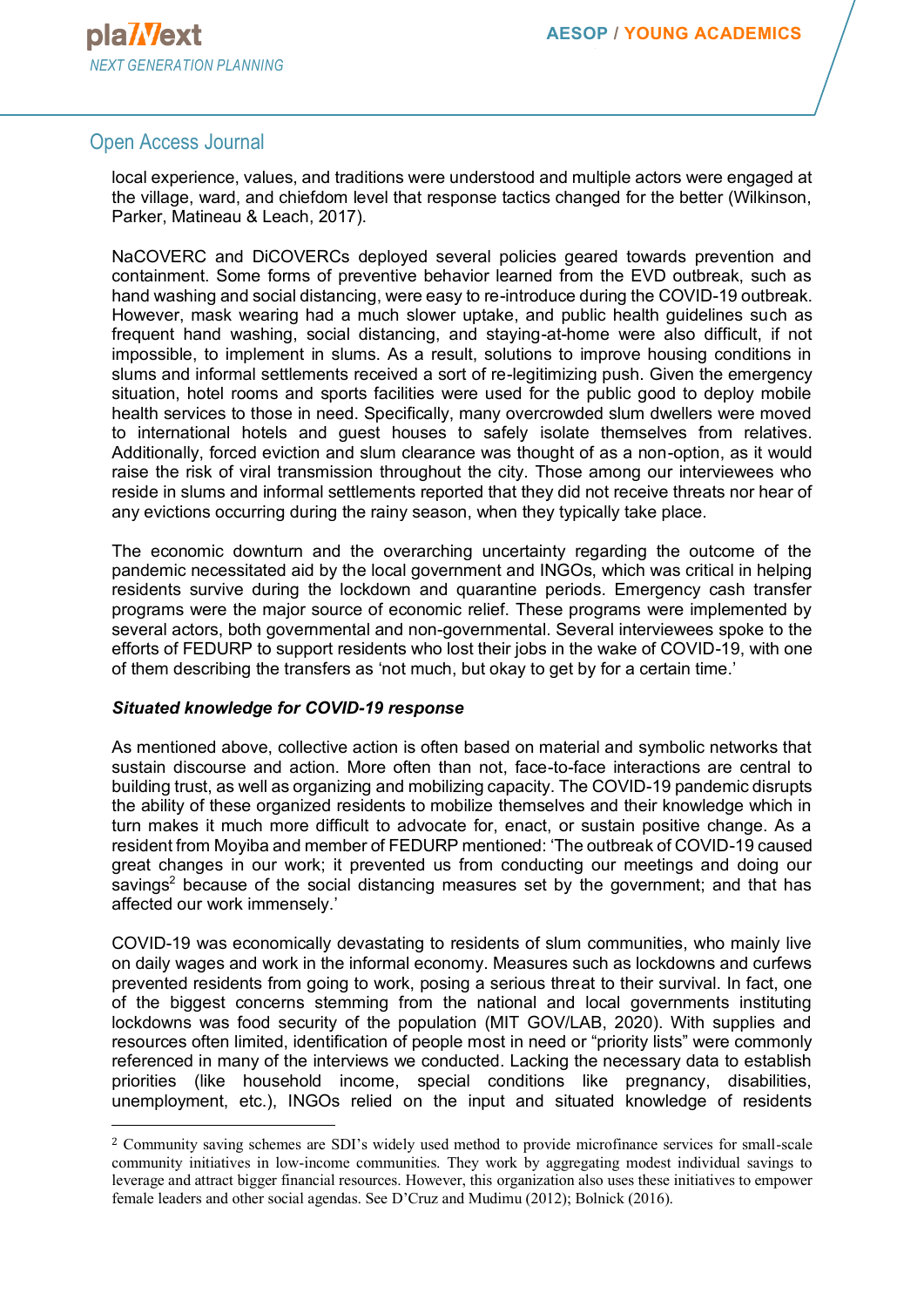themselves to identify those with more pressing needs to be prioritized in the distribution of food, cash transfers, and other forms of aid. Community leaders also aided in the distribution of goods when lockdown measures were in place because movement in and out of settlements was restricted. Their knowledge was also relevant for policy creation regarding how to handle lockdown measures and ensure that the needs of the communities were still being met during the crisis.

Although restrictions on mobility and physical gatherings hindered CBOs' activity, they were still able to continue engaging. In the first moments of the pandemic, when lockdowns were in place, WhatsApp groups were widely used as the main vehicles of communication. Later, when it was possible to exit the home, door-to-door engagement was re-introduced.

In terms of knowledge generation and sharing, one clear theme that emerged throughout our research was the need for more accurate and reliable geospatial, quantitative and qualitative data, not only for Freetown, but across Sierra Leone. With their own challenges and limitations, Freetown's organized communities have been collecting their own data for years. This preexisting practice acquired new value in the pandemic context, as it reveals the nuance and complexity of health issues in slum settings that desk-based research often misses. When speaking with government officials, INGO representatives and slum residents and leaders, two data-related projects were mentioned:

- 1. The Sierra Leone National COVID-19 Emergency Response Centre (NaCOVERC) partnerships to produce geospatial datasets;
- 2. The Freetown Informal Settlement Covid Data Dashboard (Fiscovidata)<sup>3</sup>, developed by CODOHSAPA mainly for COVID-19 related data collection and dissemination.

The Fiscovidata dashboard is particularly interesting because it highlights how, under pandemic constraints, FEDURP/CODOHSAPA adapted their way of producing situated knowledge to fit the needs of both communities and local government (Figure 1). This app was developed by FEDURP/CODOHSAPA to record and disperse real-time COVID-19 data. Through a google form, residents were able to report cases of COVID-19 in their communities, as well as other incidents, such as crime and gender-based violence. (Richard Bockarie, CODOHSAPA). Using accessible technology, this initiative yields a public chart, updated every 15 minutes, and provides valuable information for decision-making. This is but one example among many of organized communities generating knowledge, reporting incidents and contributing to the crafting and implementation of the pandemic response.

In Freetown, organized communities also made large contributions in the areas of sensitization, awareness campaigns, and behavior change messaging, for which many forms of situated knowledge were mobilized. Several public servants and INGO officials mentioned that mistrust of the government was widespread among communities.

The novelty of the disease made Freetown residents weary of official information from authorities, including healthcare workers (James Riak interview). When discussing this issue in Hill Station (Thompson Bay), a resident mentioned that "95% of people in our community are saying COVID-19 is not real. This has affected the spread of COVID-19 in Hill Station". In this sense, engaging residents and leaders was extremely important to create trust in Freetown's response. A significant portion of sensitization efforts were aimed at communicating preventive measures, informing containment procedures, and debunking misconceptions surrounding the COVID-19 virus. Posters, radio programming, videos,

<sup>3</sup> Available at <https://datastudio.google.com/u/0/reporting/e5255d5d-6553-49fa-b286-e46c49d296a4/page/kfQSB>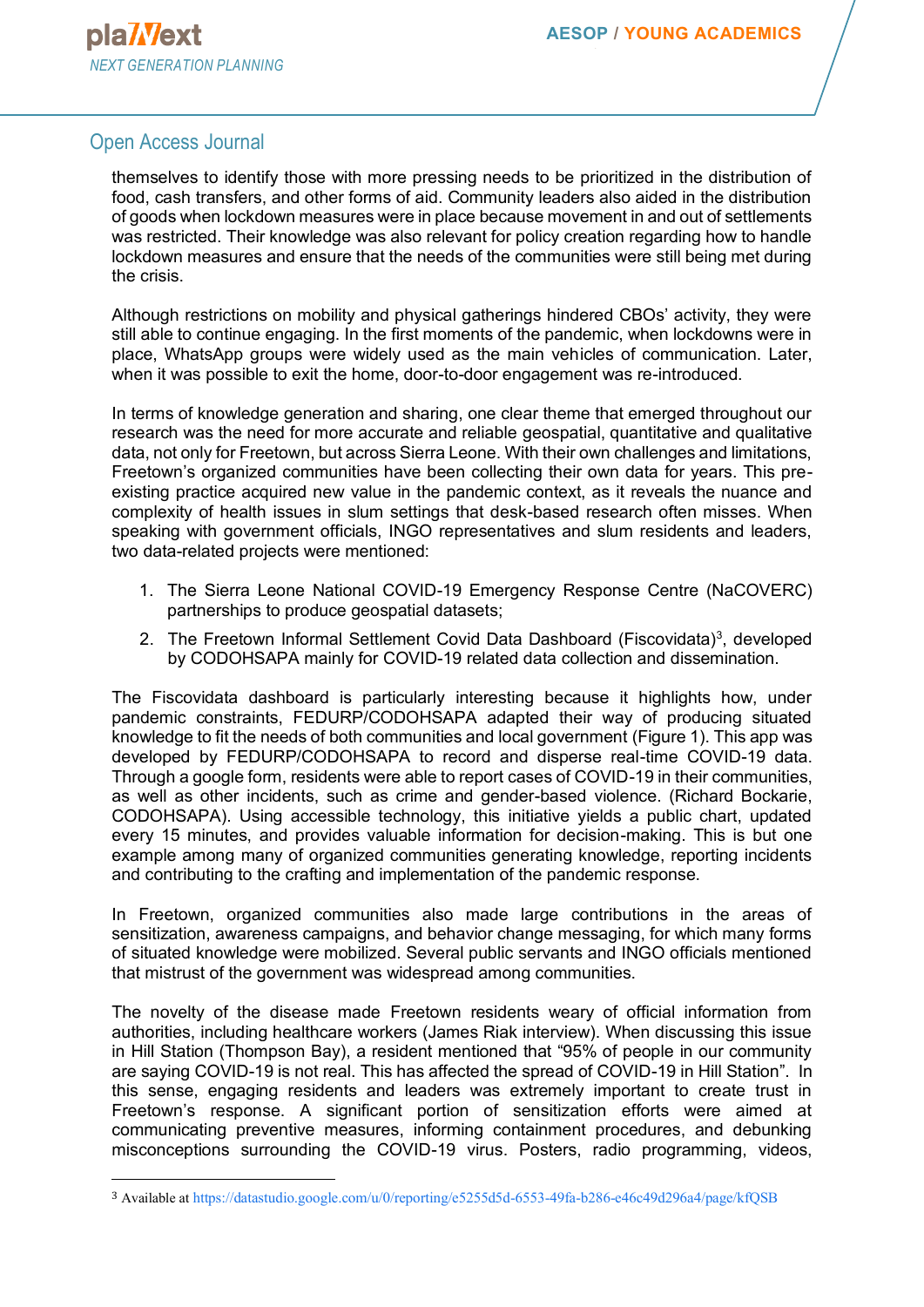# pla**Wext** *NEXT GENERATION PLANNING*

# Open Access Journal

WhatsApp messages, megaphone messaging, and a national hotline (117) were all combined to tackle misinformation and share facts about the virus and how to slow the spread.





To combat misunderstandings and make sure health guidelines were followed, messages were spread through individuals and organizations with decades-long histories of direct service and emergency response. This contributed to building trust and an ability to communicate behavior change objectives effectively. Community-led action was a successful strategy pioneered in prior crises that empowered residents and members of long-standing cultural and religious organizations to design and inform response policy at a regional level (Bedson et al., 2020; Wilkinson et al., 2017). These strategies were also aimed at containing stigmatization and facilitating information sharing. The government and INGOs worked with community leaders, who were already well respected and known, to use their platform to spread messages about social distancing and hand washing. They became what some have called "influencers" in their settlements. As messages were coming from trusted community members, giving feedback to their fellow residents was made easier. This contributed to an increased back-and-forth between government agencies and communities, which allowed for CBOs to negotiate increased presence in decision-making spaces.

Community control of public space in slums and settlements was another important measure to contain the spread, one that residents also spearheaded. As noted before, checkpoints and stations run by CBO members were set in entry points and strategic places of the settlements both to install handwashing stations and sensitize residents. People were required to wash their hands, particularly while entering the communities, and their temperature was checked before entrance whenever a thermometer was available. These stations were run by community organizations, donated by INGOs or the FCC, and required constant monitoring to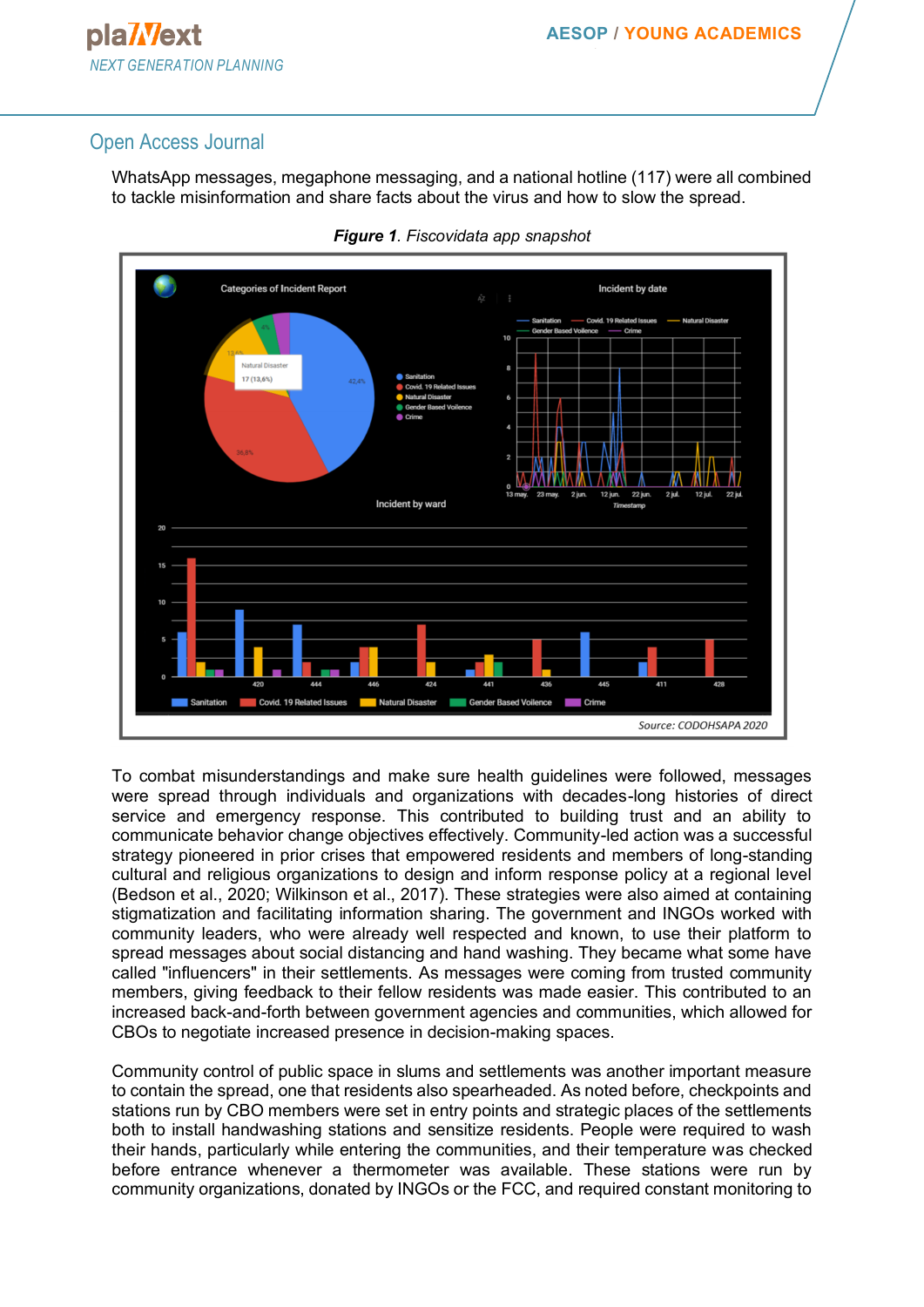avoid crowding. Community control also was exerted through Local Police Partnership Boards (LPPB), with residents and CBOs patrolling areas where crowds could potentially arise like markets, sports facilities, wharfs, etc. However, this community control of public space had its down-sides: it damaged the rich public life of these communities (centered around markets and wharfs, long benches, sports fields, etc.), and it also resulted in the police arrest of residents that violated the lockdown to secure their livelihood and the confiscation of goods from street vendors.

One of the most mentioned features in Freetown's response has been the already existing spaces where community knowledge was able to transform into concrete actions for mitigation or response. Two of these already existing structures are CDMCs and CHWs. CDMCs are networked, resident-run committees aimed at addressing different types of disaster and risk. They have been around for years now and are present in most of the settlements. They establish early alert systems and organize and carry out sensitization initiatives, mitigation measures, and direct actions such as clearing drains. As for the CHWs, in 2012, the Ministry of Health and Sanitation (MOHS) of Sierra Leone launched the first National Community Health Worker Policy. Its aim is to improve health access in a country where community health posts are often inadequately staffed. CHWs are volunteers, today over 15,000, who come from different health programs and are trained in health education messaging and integrated community case management (ICCM).

Some of the hard-earned lessons from the past, however, seemed to have been forgotten in the early days of COVID-19, mainly due to the lack of legitimacy that INGOs and government officials had given community knowledge during the period between crises. This re-learning process was explained by Catholic Relief Services' Emergency Response Program Manager James Senesie when he stated that the biggest lesson from the field during COVID-19 was 'the knowledge at the local level which we did not capitalize on... this has been a lesson in fact that we are re-learning, it was a lesson observed in the past and we did not learn.'

In fact, much of the post Ebola literature holds unreflective and uncritical views of communities that somewhat obscure the lessons from the Ebola outbreak (Wilkinson et al. 2017). While that epidemic was stopped mainly through the learnings and changes in collective practices of transmission by the Mano River populations themselves -- some generated locally and some facilitated by external actors (Richards, 2016) -- much of the post-Ebola reflection created romantic accounts of external interventions, without acknowledging how these also generated impositions, abuse, elite capture, resentment and distrust among people (Wilkinson et al. 2017). We wonder whether some of the hard-earned lessons had to be re-learned precisely because of these simplified representations of "the community" and its failure to unpack the complexities of communal participation.

As for COVID-19, several INGO workers highlighted in our interviews the value of trusted community members to influence behavioral change in slums and informal settlements, where residents were much less likely to listen to outsiders or so-called experts. Throughout our research, we have seen a recognition of situated knowledge's value increasingly emerging in authorities' and other development actors' views. As community activist Bob Jones from CKG Settlement explained:

'We have been able to get more recognition, we've got a lot of respect, in fact, for our role because we are playing a risky role as volunteers. We are not getting paid for that, definitely, we want to serve. It's like having a passion, working for people at a community level.'

It remains to be seen whether this time the importance of situated knowledge will be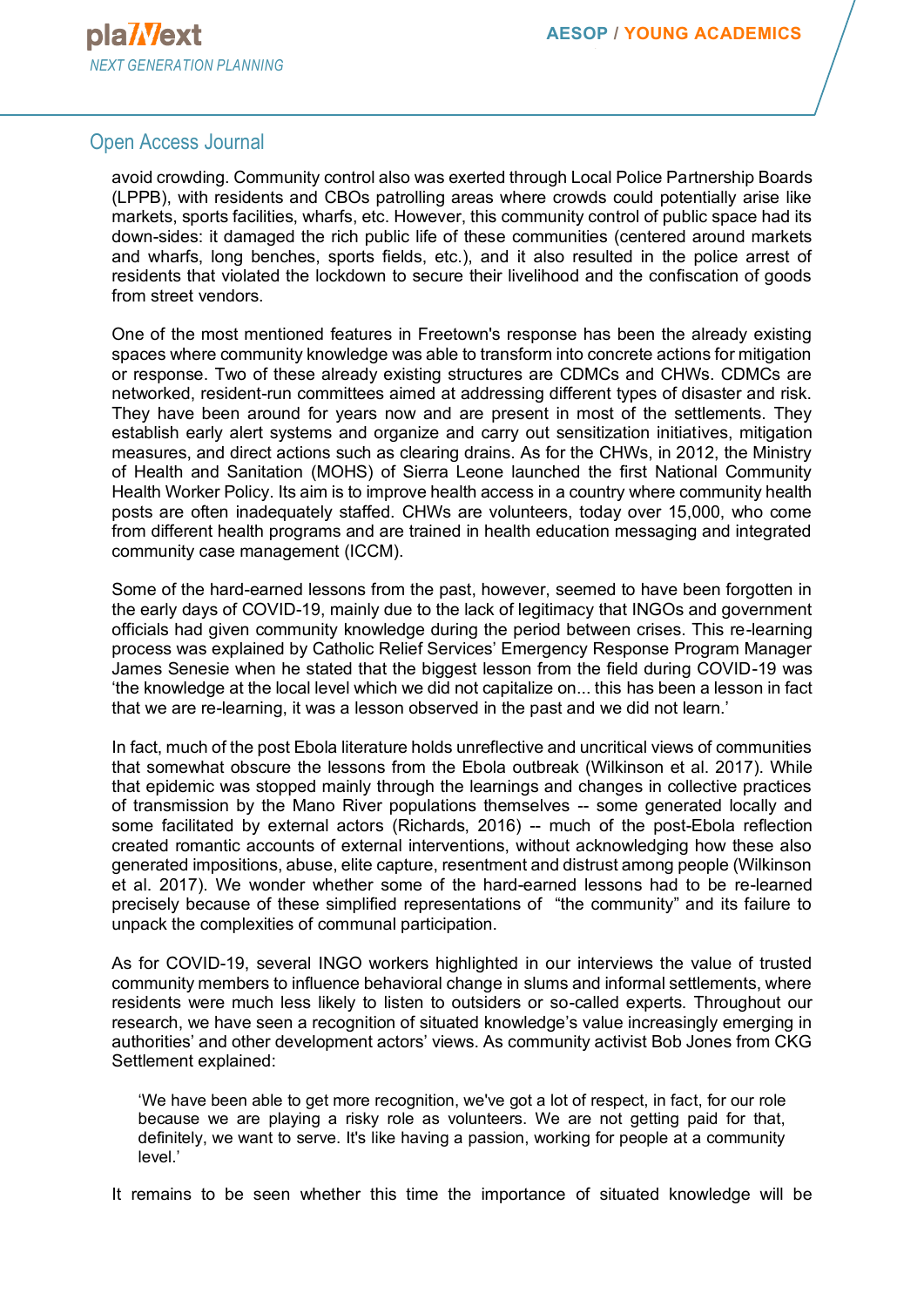adequately learned, considering how common it is for authorities to welcome participation in tokenistic or invited forms (Miraftab, 2009), partly due to requirements by international policy standards and INGO donors, partly because they aim -deliberately or not- at co-opting it. Communities, on the other hand, who have been organizing for decades in local, national, and global networks, often look for and create windows of opportunity for more transformational engagement to rebalance power structures (Williams, 2004; Oldfield, 2008).

#### **Conclusions**

This paper aimed to explore how the 2020 COVID-19 pandemic response in Freetown, Sierra Leone generated conditions that allowed community organizations to mobilize their situated knowledge, being at the forefront of the response, to participate in crafting local policies with authorities. We delved into ample literature supporting the notion that coordinating a health crisis response with slum communities improves outcomes, and interviewed development actors in Freetown to understand that co-production of slum health and multi-actor governance are essential to understand and address communities' needs.

We found that, in a historically less than favorable context, Freetown's slum communities have been able to slowly negotiate spaces of participation and even leadership. They leveraged their situated knowledge and capacity, gained after years of mobilizing and organizing, to take up a central role in the crisis response. Due to their experience from the previous Ebola outbreak, organized communities were able to coordinate their actions with authorities and fulfill valuable roles including data collection, contact tracing, cash transfer prioritizing, and distribution of goods, including hand sanitizer, masks, and food items. They also installed stations and checkpoints in strategic locations within or at the edge of settlements for hand washing, temperature checking, and information distribution. This allowed them to effectively exert forms of community control of public space in their communities. Moreover, community 'influencers' were rallied to educate their peers on COVID-19 prevention.

These findings, however, do not reflect the inherent complexity within communities and among them. While we have strived to present details and particularities of the settlements we worked with, this task has proven challenging within the context of the pandemic and we acknowledge the need for further research to achieve more nuanced results.

In the extreme uncertainty brought about by the COVID-19 pandemic, the situated sometimes referred to as 'non-expert' - knowledge that residents of slum communities have brought to the table has been deemed essential to successful planning and response by NGO officials and government representatives alike. A number of initiatives have given increased legitimacy to community residents and leaders' role in the response: distributing food items, facemasks, and cleaning products (mentioned in CKG, Cockle Bay, and Dworzark), contacttracing (in CKG, Moyiba, Dworzark), patrolling public space with police officials through the LPPB (in Cockle Bay), participating in emergency coordinating bodies such as DisCoVERC (leaders from CKG) and CDMCs (in all settlements) sensitization and behavioral change (in all settlements), data collection (in all settlements), among others. This seems to have enhanced their space in their city's crisis governance mechanisms in emergency and disaster response.

However, even when the context of a global public health emergency may have created space or enhanced the legitimacy of community-based knowledge, this cannot be taken for granted. Even when residents are experienced in carefully assessing risk and uncertainty in their daily lives and have systematically generated knowledge about their situation, we have seen how formal authorities still struggle to create space for their engagement in decision-making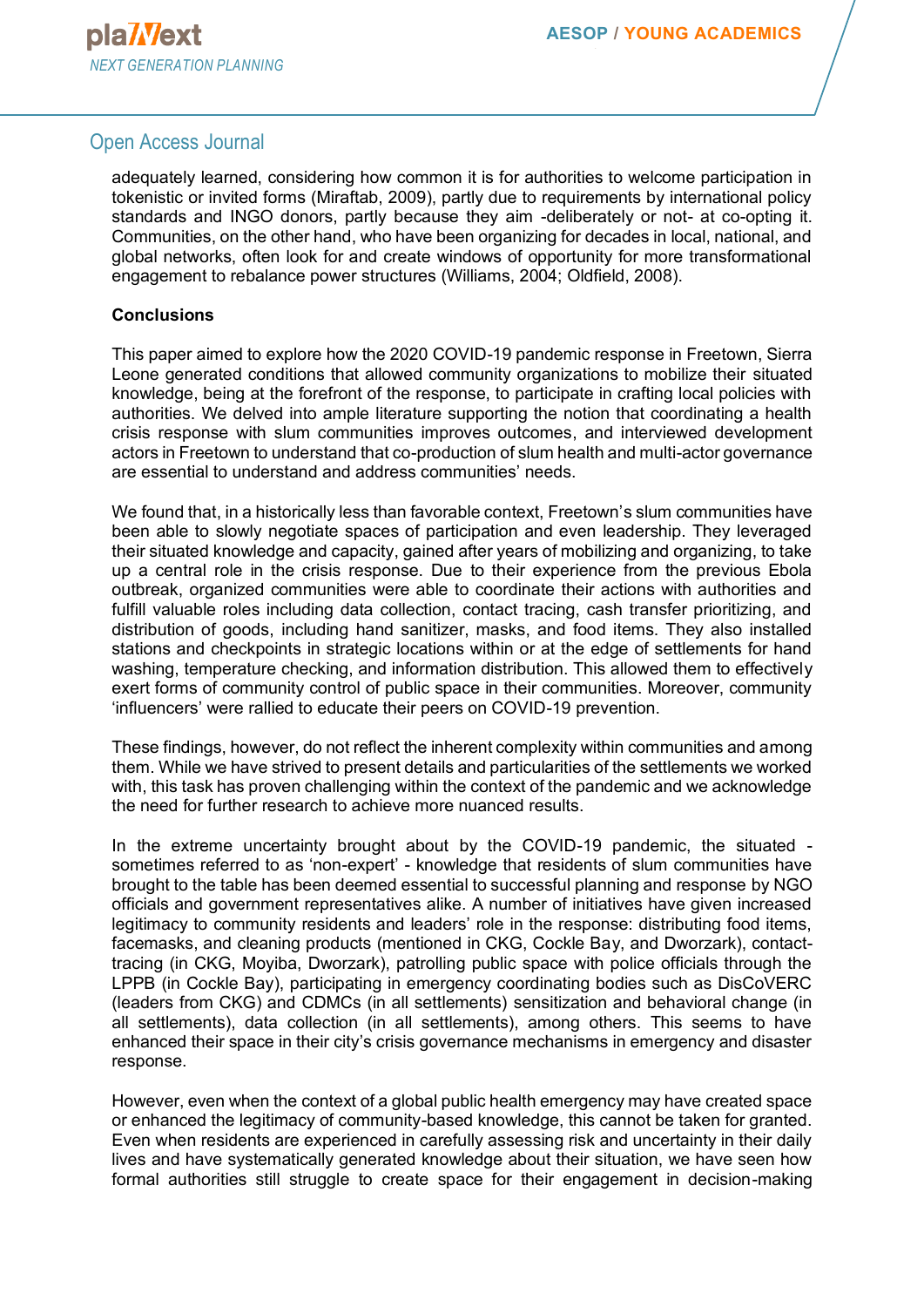processes. We wonder whether some of the hard-earned lessons will have to be, once again, re-learned because of simplified representations of "the community" and the failure to unpack the complexities of communal participation. As the pandemic continues in 2021, and vaccines are hoarded by countries in the global North, it still remains to be seen whether the delegated power and community control that Freetown's organized communities conquered during the COVID-19 crisis is sustained during "normal times."

#### **Acknowledgements**

The authors want to thank the teams at FEDURP/CODOHSAPA and FFF Sierra Leone, who were central in the design and implementation of this research. They also want to acknowledge Prof. Ceasar McDowell from the Department of Urban Studies and Planning of the Massachusetts Institute of Technology for his continued support.

#### **References**

Arabindoo, P. (2011). Rhetoric of the 'slum' Rethinking urban poverty. *City*, 15(6), 636-646.

- Arnstein, S. R. (1969). A Ladder Of Citizen Participation, *Journal of the American Institute of Planners*, 35(4), 216-224.
- Bedson, J., Jalloh, M. F., Pedi, D., Bah, S., Owen, K., Oniba, A., Sangarie, M., Fofanah, J. S., Jalloh, M. B., Sengeh P., Skrip, L., Althouse, B. M. & Hébert-Dufresne, L. (2020). Community engagement in outbreak response: lessons from the 2014–2016 Ebola outbreak in Sierra Leone. *BMJ global health*, 5(8), e002145, 1-12.
- Beltrame, D. (2020). *Subaltern City-Making: A Portrait from Harare, Zimbabwe* [Unpublished master's thesis]. Massachusetts Institute of Technology.
- Bolnick, J. (2016). *Where will the money come from? SDI and local-level finance. Working Paper.* <https://pubs.iied.org/sites/default/files/pdfs/migrate/10177IIED.pdf>
- Bolnick, J. and Bradlow, B. (2010). "Rather a better shack now than wait twenty years for a formal house" – Shack Dwellers International and informal settlement upgrading in South Africa. *Trialog*, 104, 35-41.
- Corburn, J. & Riley, L. (2016). From the Cell to the Street: Coproducing Slum Health. In J. Corburn & L. Riley (eds.), *Slum Health: From the Cell to the Street* (pp. 30-60). Berkeley, CA: University of California Press.
- Corburn, J., Vlahov, D., Mberu, B., Riley, L., Caiaffa, W. T., Faiz Rashid. S., Ko, A., Patel, S., Jukur, S., Martínez-Herrera, E. Jayasinghe, S., Agarwal, S., Nguendo-Yongsi, B., Weru, J., Ouma, S., Edmundo, K., Oni, T. and Ayad. H. (2020). Slum Health: Arresting COVID-19 and Improving Well-Being in Urban Informal Settlements. *Journal of Urban Health*, 97(3), 348-357.
- Cornwall, A. (2008). Unpacking 'Participation': models, meanings and practices. *Community Development Journal*, 43(3), 269–283.
- Diani, M. (2013). Organizational fields and social movement dynamics. In J. van Stekelenburg, C. Roggeband and B. Klandermans (eds). *The Future of Social Movement Research: Dynamics, Mechanisms, and Processes* (pp. 145-168). Minneapolis, MN: University of Minnesota Press.
- D'Cruz, C. and Mitlin, D. (2007). Shack/Slum Dwellers international: One experience of the contribution of membership organisations to pro-poor urban development. In M. Chen, R. Jhabvala, R. Kanbur, and C. Richards (eds.). *Membership Based Organizations of the Poor* (pp. 221-239) . New York, NY.: Routledge.
- D'Cruz, C. & Mudimu, P. (2013). Community savings that mobilize federations, build women's leadership and support slum upgrading. *Environment & Urbanization*, 25(1), 31-45.
- Eskemose Andersen, J., Jenkins, P., & Nielsen, M. (2015). Who plans the African city? A case study of Maputo: part 1 – the structural context. *International Development Planning Review*, 37(3), 331-352.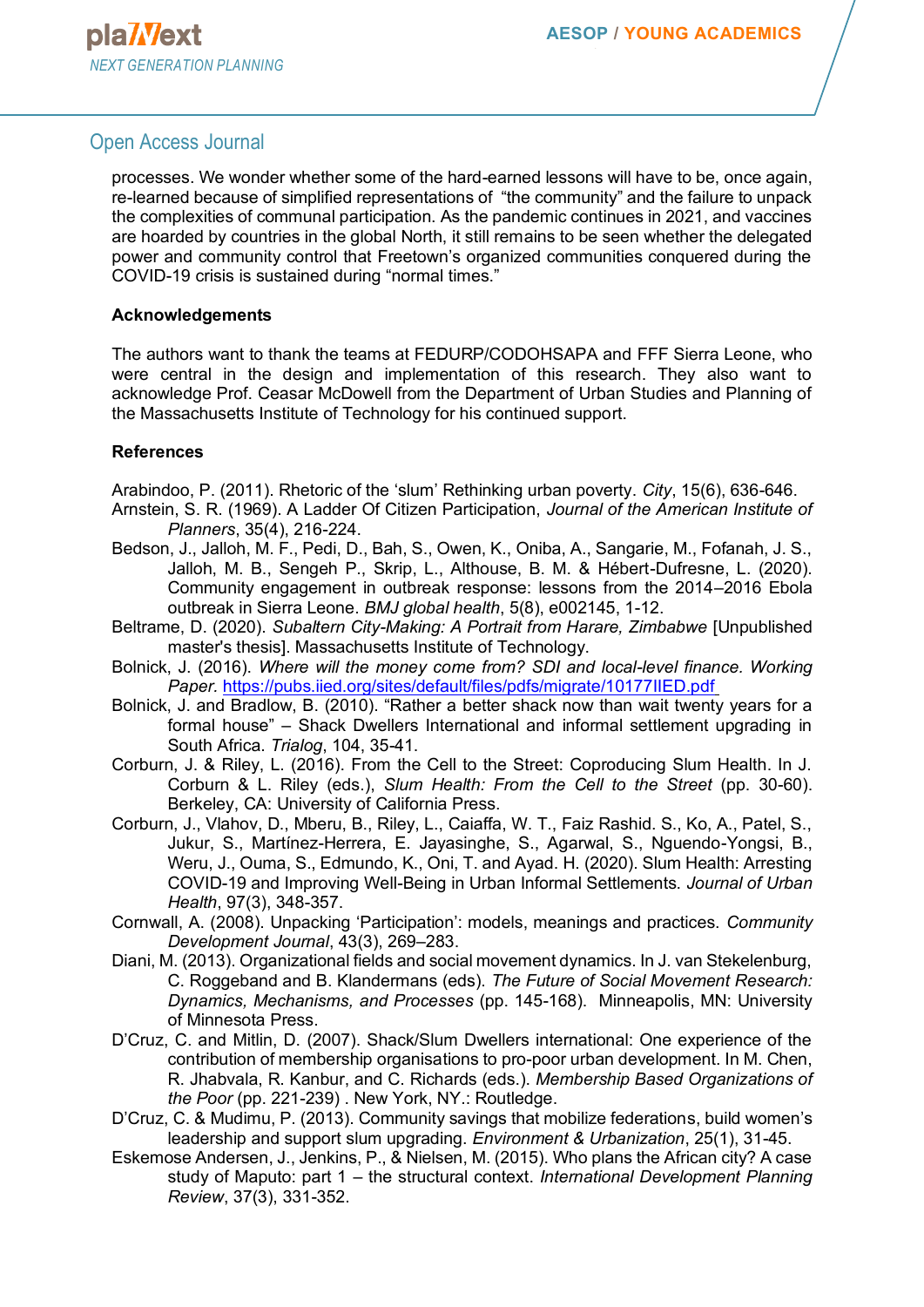- Ezeh, A., Oyebode, O., Satterthwaite, D., Chen, Y. F., Ndugwa, R., Sartori, J., Mberu, B., Melendez-Torres, G. J., Haregu, T., Watson, S. I., Caiaffa, W., Capon, A. and Lilford, R. J. (2016). The health of people who live in slums 1. The history, geography, and sociology of slums and the health problems of people who live in slums. *The Lancet*, 389(10068), 547-558.
- FEDURP/CODOHSAPA. (n.d.). *About us*. CODOHSAPA & FEDURP. [https://codohsapa.org/about-us/.](https://codohsapa.org/about-us/)
- Gilbert, A. (2007). The return of the slum: does language matter? *International Journal of urban and regional Research*, 31(4), 697-713.
- (HIC-AL) Habitat International Coalition Latin America. (2020). *#DerechoALaCiudad Frente*  al COVID19. Habitat International Coalition América Latina. [https://hic](https://hic-al.org/2020/03/31/pgdc-el-derecho-a-la-ciudad-para-enfrentar-al-covid19/)[al.org/2020/03/31/pgdc-el-derecho-a-la-ciudad-para-enfrentar-al-covid19/](https://hic-al.org/2020/03/31/pgdc-el-derecho-a-la-ciudad-para-enfrentar-al-covid19/)
- Haraway, D. (1988). Situated Knowledges: The Science Question in Feminism and the Privilege of Partial Perspective. *Feminist Studies*, 14(3), pp. 575-599.
- Harrison, P. (2006). On the Edge of Reason: Planning and Urban Futures in Africa. *Urban Studies*, 43(2), 319–335.
- Holston, J. (2008). *Insurgent Citizenship: Disjunctions of Democracy and Modernity in Brazil*. Princeton, NJ: Princeton University Press.
- Hurtzemeier, M. (2014). Troubling continuities: use and utility of the term 'slum'. In S. Parnell and S. Oldfield (eds.), *The Routledge Handbook of Cities of the Global South* (pp. 86- 97). New York, NY: Routledge.
- Inter-American Development Bank (IADB) (2020) *10 lines of action and 20 measures to mitigate the spread of the coronavirus in informal settlements.* Ciudades Sostenibles Blog. [https://blogs.iadb.org/ciudades-sostenibles/en/10-lines-of-action-and-20](https://blogs.iadb.org/ciudades-sostenibles/en/10-lines-of-action-and-20-measures-to-mitigate-the-spread-of-the-coronavirus-in-informal-settlements/) [measures-to-mitigate-the-spread-of-the-coronavirus-in-informal-settlements/.](https://blogs.iadb.org/ciudades-sostenibles/en/10-lines-of-action-and-20-measures-to-mitigate-the-spread-of-the-coronavirus-in-informal-settlements/)
- Leino, H. & Peltomaa, J. (2012). Situated knowledge–situated legitimacy: Consequences of citizen participation in local environmental governance. *Policy and Society*, 31(2), pp. 159-168.
- Lilford, R. J., Oyebode, O., Satterthwaite, D., Melendez-Torres, G. J., Chen, Y. F., Mberu, B., Watson, S. I., Sartori, J., Ndugwa, R., Caiaffa, W., Haregu, T., Capon, A., Saith, R. and Ezeh, A. (2017). The health of people who live in slums 2. Improving the health and welfare of people who live in slums. *The Lancet*, 389(10068), 559-570.
- Lynch, K., Nel, E. & Binns, T. (2020).'Transforming Freetown': Dilemmas of planning and development in a West African City. *Cities*, 101, pp. 1-14.
- Mignolo, W. (2009). Epistemic Disobedience, Independent Thought and Decolonial Freedom. *Theory, Culture & Society*, 26(7-8), pp. 159–181.
- Miraftab, F. (2003), The perils of participatory discourse: Housing policy in postapartheid South Africa. *Journal of Planning Education and Research*, 22(3), 226-239.
- Miraftab, F. (2009), Insurgent Planning: Situating Radical Planning in the Global South. *Planning Theory*, 8(1), 32-50.
- MIT GOV/LAB (2020) *Research Brief: Preliminary Results from Rapid Survey to Inform COVID-19 Response in Sierra Leone.* [https://mk0mitgovlab6m5p3m06.kinstacdn.com/wp](https://mk0mitgovlab6m5p3m06.kinstacdn.com/wp-content/uploads/2020/05/MITIGR_Survey-Results_15May2020-1.pdf)[content/uploads/2020/05/MITIGR\\_Survey-Results\\_15May2020-1.pdf](https://mk0mitgovlab6m5p3m06.kinstacdn.com/wp-content/uploads/2020/05/MITIGR_Survey-Results_15May2020-1.pdf)
- Michaels-Strasser, S., Rabkin, M., Lahuerta, M., Harripersaud, K., Sutton, R., Ahoua, L. N., Ngalamulume, B., Franks, J. & El-Sadr, W. M. (2015). Innovation to confront Ebola in Sierra Leone: the community-care-centre model. *The Lancet Global Health*, *3*(7), e361-e362.
- Mitlin, D. (2008) With and beyond the state co-production as a route to political influence, power and transformation for grassroots organizations. *Environment and Urbanization*, 20(2), 339-360.
- Mohan, G. and Stokke, K. (2000), Participatory development and empowerment: The dangers